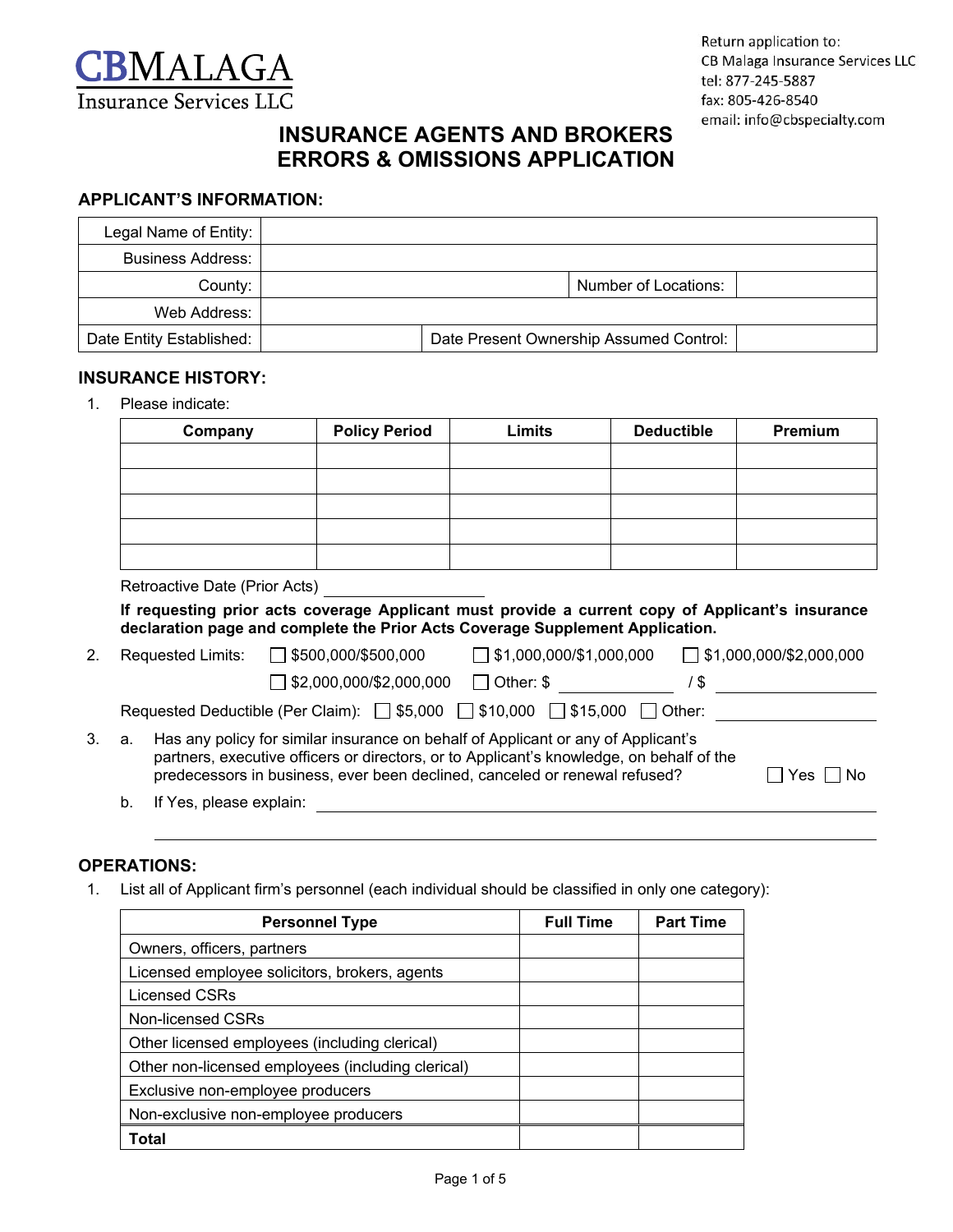| 2. | a. | Has Applicant ever had any association with a cluster or franchise business?                                                                                      | Yes  <br>l No |
|----|----|-------------------------------------------------------------------------------------------------------------------------------------------------------------------|---------------|
|    | b. | If Yes, please explain:                                                                                                                                           |               |
|    |    |                                                                                                                                                                   |               |
| 3. | а. | Does Applicant, or any of Applicant's principals own, control or act as director or<br>officer of any other insurer, reinsurer or other insurance-related entity? | Yes I I No    |
|    | b. | If Yes, please identify entity and relationship:                                                                                                                  |               |
| 4. | a. | During the past five years, has Applicant's name been changed or has any other                                                                                    |               |
|    |    | business purchased, merged or consolidated with the Applicant?                                                                                                    | No.<br>Yes.   |

b. If Yes, give dates, names, premium volumes and details:

### 5. List the five insurance companies for whom Applicant places the most annual premium:

| Complete Name of Insurance Company   Years Affiliated | <b>Annual Premium</b><br><b>Volume</b> | A.M. Best Rating |
|-------------------------------------------------------|----------------------------------------|------------------|
|                                                       |                                        |                  |
|                                                       |                                        |                  |
|                                                       |                                        |                  |
|                                                       |                                        |                  |
|                                                       |                                        |                  |

#### 6. List all insurance companies and volume of business Applicant placed with companies having an A.M. Best rating of B+ or below, or with companies not currently rated:

| <b>Insurance Company</b> | <b>Volume</b> |
|--------------------------|---------------|
|                          |               |
|                          |               |
|                          |               |
|                          |               |
|                          |               |

#### 7. List the following information for the top five MGAs, brokers or intermediaries with whom Applicant does business:

| <b>Complete Name of Entity</b> | <b>Volume</b> |
|--------------------------------|---------------|
|                                |               |
|                                |               |
|                                |               |
|                                |               |
|                                |               |

### 8. What percentage of Applicant's total income comes from:

| Insurance:           | % | Annuities: |               |
|----------------------|---|------------|---------------|
| Premium Financing:   | % | Fixed:     | %             |
| <b>Mutual Funds:</b> | % | Variable:  | %             |
| Other $-$ specify:   | % | Total:     | $\frac{0}{0}$ |

| Total:     | 0/ |
|------------|----|
| Variable:  | %  |
| Fixed:     | %  |
| Annuities: |    |

**Note: Total for all categories must equal 100%.**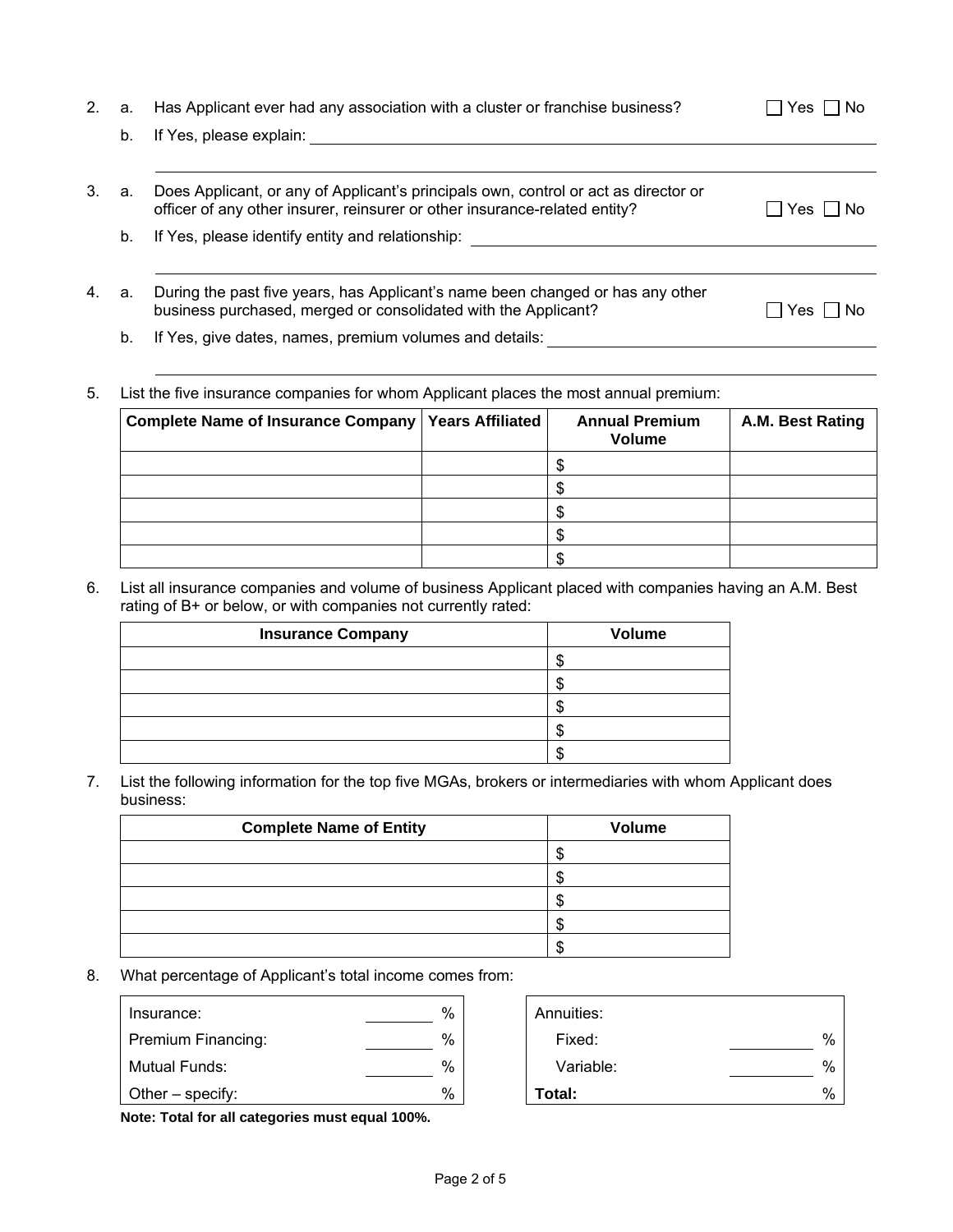9. Indicate the approximate percentage of the total annual volume Applicant does as:

| Agent/Broker/Retailer:           | % | Reinsurance Intermediary: | %    |
|----------------------------------|---|---------------------------|------|
| Surplus Lines Broker/Wholesaler: | % | Consultant (for fee):     | ℅    |
| MGA/MGU/Program Administrator*:  | % | Loss Control Engineer:    | %    |
| TPA:                             | % | Other $-$ specify:        | %    |
| <b>HR Services:</b>              | % | Total                     | $\%$ |

| Reinsurance Intermediary: | %    |
|---------------------------|------|
| Consultant (for fee):     | %    |
| Loss Control Engineer:    | %    |
| Other - specify:          | %    |
| Total                     | $\%$ |

Note: Total for all categories must equal 100%.

\* A supplemental application must be completed for any premium volume as MGA/MGU/Program Administrator.

| Retailer/business direct from insureds:        | %             |
|------------------------------------------------|---------------|
| Wholesale/business accepted from other agents: | $\%$          |
| Total                                          | $\frac{0}{6}$ |

Note: Total for all categories must equal 100%

10. Indicate percentage of total annual premium volume:

| PERSONAL LINES                                   | <b>COMMERCIAL LINES</b>     |  |  |
|--------------------------------------------------|-----------------------------|--|--|
| Auto (Standard)                                  | Property (Standard)         |  |  |
| Auto (Non-standard)/Motorcycles                  | Property (Non-standard)     |  |  |
| Homeowners                                       | SMP/BOP/Package             |  |  |
| Non-Standard Property                            | <b>General Liability</b>    |  |  |
| Pleasure Boats/Craft                             | Umbrella/Excess             |  |  |
| Umbrella                                         | Auto (Standard)             |  |  |
| Other (Describe):                                | Auto (Non-standard)         |  |  |
| LIFE, ACCIDENT & HEALTH                          | Long Haul Trucking          |  |  |
| Individual Life                                  | <b>Workers Compensation</b> |  |  |
| Group Life                                       | Livestock                   |  |  |
| Individual Accident & Health                     | Crop                        |  |  |
| Group Accident & Health                          | <b>Medical Malpractice</b>  |  |  |
| <b>Fixed Annuities</b>                           | Professional Liability      |  |  |
| Variable Annuities                               | <b>Inland Marine</b>        |  |  |
| <b>Mutual Funds</b>                              | Wet Marine                  |  |  |
| <b>Securities</b>                                | Bonds - Surety              |  |  |
| Other (Describe):                                | Bonds - All Other           |  |  |
|                                                  | Aviation                    |  |  |
|                                                  | Other (Describe):           |  |  |
| TOTAL OF ALL LINES OF BUSINESS SHOULD EQUAL 100% |                             |  |  |

#### 11. Indicate annual premium and commission volume :

| Premium Volume - P&C |  | Premium Volume - Life, Accident & Health |  |  |
|----------------------|--|------------------------------------------|--|--|
| Two Years Prior:     |  | Two Years Prior:                         |  |  |
| One Year Prior:      |  | One Year Prior:                          |  |  |
| Current Year:        |  | Current Year:                            |  |  |
| Next Year:           |  | Next Year:                               |  |  |

|                                       |   | Commissions - P&C |  |  |
|---------------------------------------|---|-------------------|--|--|
| Actual last fiscal year:              |   | through           |  |  |
| Estimated next fiscal year: \$        |   | through           |  |  |
| Commissions - Life, Accident & Health |   |                   |  |  |
| Actual last fiscal year:              | S | through           |  |  |
| Estimated next fiscal year: \$        |   | through           |  |  |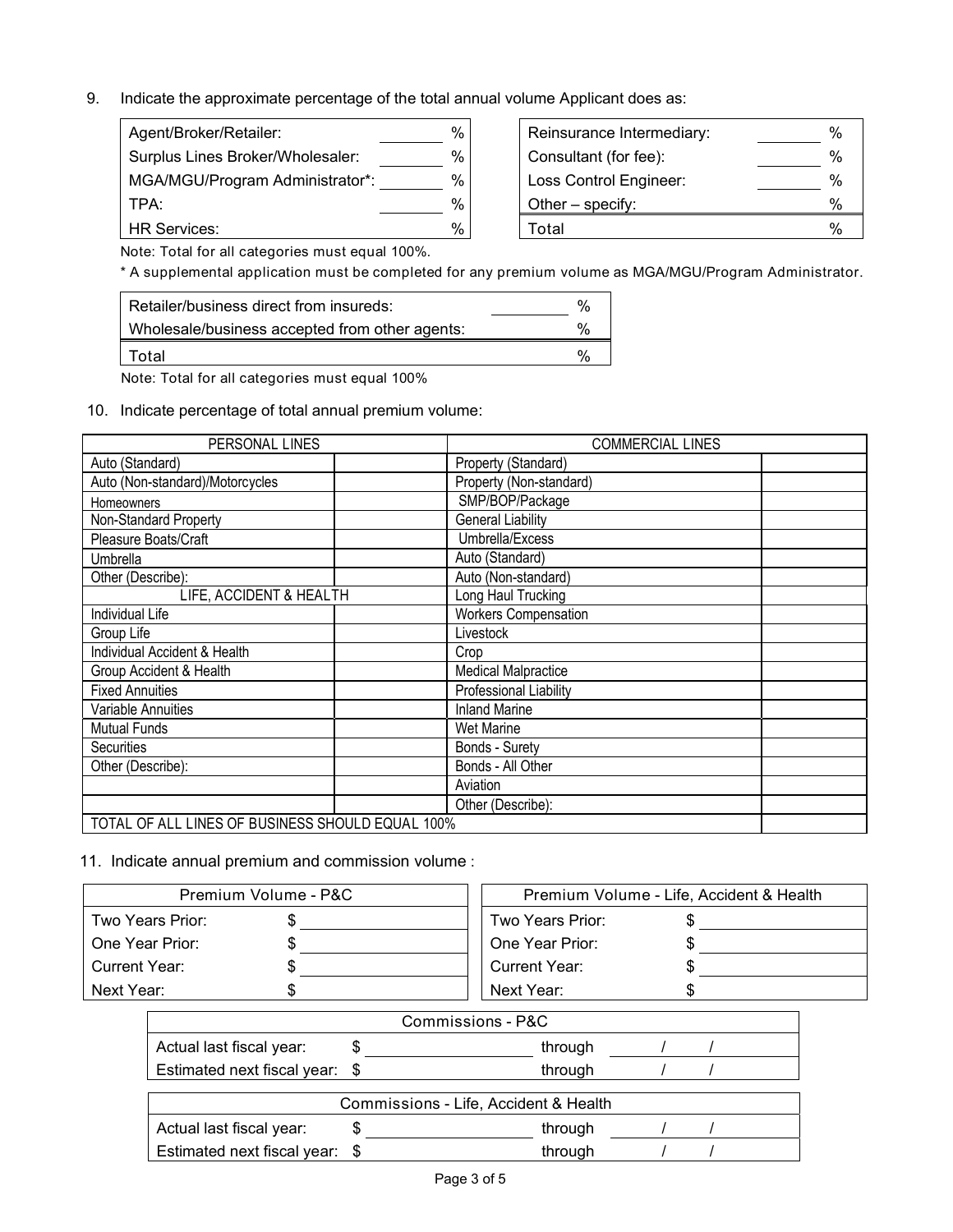## **RISK MANAGEMENT:**

| 1.     |                                                                                                                                                 | Does Applicant utilize a computerized production and accounting system?                                                                                                                                                                                                                                                                           | Yes $\Box$<br>No      |  |  |  |
|--------|-------------------------------------------------------------------------------------------------------------------------------------------------|---------------------------------------------------------------------------------------------------------------------------------------------------------------------------------------------------------------------------------------------------------------------------------------------------------------------------------------------------|-----------------------|--|--|--|
| 2.     |                                                                                                                                                 | Is incoming mail date stamped?                                                                                                                                                                                                                                                                                                                    | No<br>Yes.            |  |  |  |
| 3.     | a.                                                                                                                                              | Are verbal binders given?                                                                                                                                                                                                                                                                                                                         | N <sub>o</sub><br>Yes |  |  |  |
|        | b.                                                                                                                                              | If Yes, please explain:                                                                                                                                                                                                                                                                                                                           |                       |  |  |  |
|        |                                                                                                                                                 |                                                                                                                                                                                                                                                                                                                                                   |                       |  |  |  |
| 4.     |                                                                                                                                                 | Is there a procedure for documenting telephone conversations?                                                                                                                                                                                                                                                                                     | No<br>_∣ Yes          |  |  |  |
| 5.     |                                                                                                                                                 | Is a policy expiration list maintained?                                                                                                                                                                                                                                                                                                           | No<br>Yes             |  |  |  |
| 6.     |                                                                                                                                                 | Does Applicant have a diary/suspense/notification/calendaring system?                                                                                                                                                                                                                                                                             | Yes<br>No.            |  |  |  |
| 7.     |                                                                                                                                                 | Are all application, policies and endorsements checked for accuracy?                                                                                                                                                                                                                                                                              | Yes<br>$\Box$ No      |  |  |  |
| 8.     | Are files marked to ensure certificate holders, regulatory agencies, etc., are notified of<br>cancellation or material changes?<br>  Yes     No |                                                                                                                                                                                                                                                                                                                                                   |                       |  |  |  |
| 9.     |                                                                                                                                                 | Does Applicant check all notices of cancellation to assure compliance with policy<br>cancellation conditions and statutory requirements?                                                                                                                                                                                                          | ∣Yes<br>l No          |  |  |  |
|        |                                                                                                                                                 | 10. Does Applicant confirm to the Insured, in writing, all declinations of coverage?                                                                                                                                                                                                                                                              | Yes<br>No             |  |  |  |
| 11.    |                                                                                                                                                 | Is there a back-up procedure for when Applicant's personnel are away from the office?                                                                                                                                                                                                                                                             | Yes $\Box$ No         |  |  |  |
| 12.    | plans?                                                                                                                                          | Does Applicant identify for special handling all monies due Assigned Risk or other pool                                                                                                                                                                                                                                                           |                       |  |  |  |
|        |                                                                                                                                                 |                                                                                                                                                                                                                                                                                                                                                   | Yes<br>No             |  |  |  |
| 13. a. |                                                                                                                                                 | Does Applicant offer flood coverage?                                                                                                                                                                                                                                                                                                              | $\Box$ Yes $\Box$ No  |  |  |  |
|        | b.                                                                                                                                              | If Applicant's insured rejects flood coverage, are they required to sign a statement to that<br>effect?                                                                                                                                                                                                                                           | Yes     No            |  |  |  |
|        |                                                                                                                                                 | 14. Does Applicant conduct credit checks or other investigation of new clients?                                                                                                                                                                                                                                                                   | Yes $\Box$ No         |  |  |  |
|        |                                                                                                                                                 | 15. Are credit and other investigations made in compliance with the provisions of the Fair Credit                                                                                                                                                                                                                                                 |                       |  |  |  |
|        |                                                                                                                                                 | <b>Reporting Act?</b>                                                                                                                                                                                                                                                                                                                             | No<br>Yes             |  |  |  |
|        |                                                                                                                                                 | 16. Does Applicant have an office manual?                                                                                                                                                                                                                                                                                                         | Yes<br>No             |  |  |  |
| 17.    |                                                                                                                                                 | Does Applicant have a specific orientation program for new employees?                                                                                                                                                                                                                                                                             | $Yes \mid \text{No}$  |  |  |  |
| 18. a. |                                                                                                                                                 | Do staff members keep informed of changes in legislation, regulations and procedures<br>that might affect Applicant's entity, clients or their insurance carriers?                                                                                                                                                                                | $\Box$ Yes $\Box$ No  |  |  |  |
|        | b.                                                                                                                                              | If No, please explain:                                                                                                                                                                                                                                                                                                                            |                       |  |  |  |
|        |                                                                                                                                                 |                                                                                                                                                                                                                                                                                                                                                   |                       |  |  |  |
|        |                                                                                                                                                 | 19. Does Applicant monitor the solvency and financial condition of the insurers with which<br>Applicant places business and give notice to agency staff of possible insurer financial                                                                                                                                                             |                       |  |  |  |
|        |                                                                                                                                                 | trouble?                                                                                                                                                                                                                                                                                                                                          | Yes<br>No.            |  |  |  |
|        |                                                                                                                                                 | 20. State how long records are retained:                                                                                                                                                                                                                                                                                                          |                       |  |  |  |
|        |                                                                                                                                                 | 21. Does Applicant have a procedure to provide information to Insureds whose coverage has<br>changed from occurrence to claims made and from claims made to occurrence?                                                                                                                                                                           | $\Box$ Yes $\Box$ No  |  |  |  |
|        |                                                                                                                                                 | 22. Does Applicant have a procedure to verify that its principals are appropriately licensed in all                                                                                                                                                                                                                                               |                       |  |  |  |
|        |                                                                                                                                                 | states in which it is doing business?                                                                                                                                                                                                                                                                                                             | ∐ Yes  ∐ No           |  |  |  |
|        |                                                                                                                                                 | <b>LOSS HISTORY:</b>                                                                                                                                                                                                                                                                                                                              |                       |  |  |  |
| 1.     | a.                                                                                                                                              | Have any claims been made during the past five years against Applicant, or any of<br>Applicant's past or present partners, officers, directors, solicitors, office brokers or<br>employees, any predecessors in business or against any corporation that any proposed<br>Insured was formerly employed by, associated with or had an interest in? | $\Box$ Yes $\Box$ No  |  |  |  |
|        | b.                                                                                                                                              | If Yes, how many?                                                                                                                                                                                                                                                                                                                                 |                       |  |  |  |
|        |                                                                                                                                                 |                                                                                                                                                                                                                                                                                                                                                   |                       |  |  |  |

- c. If Yes, complete a separate Supplemental Claim Form for each claim or suit.
- d. Please attach copies of currently valued loss runs from prior carriers.